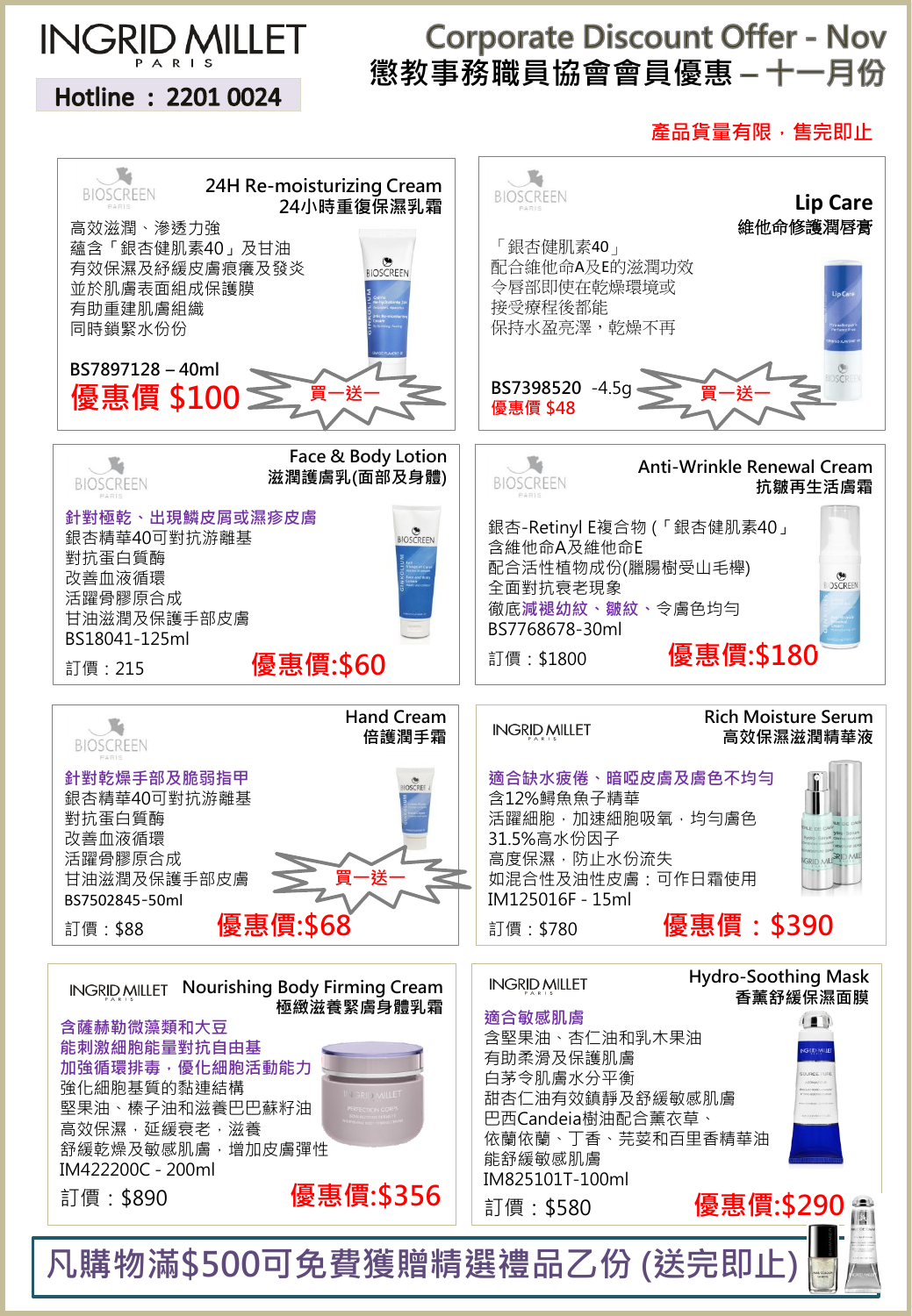## **ORDER FORM** 訂購單 **(1 NOV 2015 - 27 NOV 2015)**

**INGRID MILLET** 

FOR CORPORATE ACCOUNT ONLY FAX TO 2545 3366 OR EMAIL TO AMANDA\_WONG@THEBEAUTYGROUP.COM

NAME 姓名:\_\_\_\_\_\_\_\_\_\_\_\_\_\_\_\_\_\_\_\_\_\_\_\_\_\_\_\_\_\_\_\_\_COMAPNY 公司名稱:\_\_\_\_\_\_\_\_\_\_\_\_\_\_\_\_\_\_\_\_\_\_\_\_\_\_\_日期:\_\_\_\_\_\_\_\_\_

TEL 辦公電話:  $\blacksquare$ 

\_\_\_\_\_\_\_\_\_\_\_\_\_\_\_\_\_\_\_\_\_\_\_\_\_\_\_\_\_\_\_\_\_\_\_\_\_\_\_\_\_\_\_\_\_\_\_\_\_\_\_\_\_\_\_\_\_\_\_\_\_\_\_\_\_\_\_\_\_\_\_\_\_\_\_\_\_\_\_\_\_\_\_\_\_\_\_\_\_\_\_\_\_\_\_\_\_\_\_\_\_\_\_\_\_

DELIVERY ADDRESS 送貨地址 :

| 國際編號<br>訂價<br>中文說明<br>容量<br>優惠價 數量 總額\$<br><b>Particulars</b><br>珍珠潔面乳<br>Soft Cleansing Emulsion<br>200ml<br>\$430<br>\$323<br>魚子珍珠修護液<br>IM121201F<br>Soft Moisture Lotion<br>200ml<br>\$430<br>\$323<br>濃縮魚子精華素(12枝)<br>14.4ml<br>\$2,280 \$1,710<br>IM125912F<br>Bio-Marine Extract (12A)<br>魚子精華活細胞保濕日霜<br>Caviarissime Day Cream<br>50ml<br>\$960<br>\$720<br>魚子精華活細胞蛋白修護晚霜<br>\$863<br>IM526055C<br>Caviarissime Night Cream<br>50ml<br>\$1,150<br>魚子精華滋養面霜<br>\$788<br><b>Bio-Nutritive Cream</b><br>50ml<br>\$1,050<br>NutriSupreme Rich Anti-Wrinkle Cream<br>魚子精華至尊滋養面霜<br>50ml<br>\$1,380 \$1,035<br>魚子精華緊膚頸霜<br>\$623<br>IM125052C<br>50ml<br>\$830<br><b>Neck Toning Cream</b><br>E <sup>A</sup><br><b>Rich Moisture Serum</b><br>\$390<br><b>IM125016F</b><br>15ml<br>\$780<br>哥效保濕滋潤精華液<br><b>Toning Moisturizing Rich Mask</b><br>絜面滋潤水份面膜<br>75ml<br>\$620<br>\$465<br>高效保濕滋潤面膜<br>Moisture Retaining Creamy Mask<br>75ml<br>\$620<br>\$465<br>爭白海泥面膜<br>$\frac{1}{2}495$<br><b>Toning Cleansing Seamud Mask</b><br>75ml<br>\$660<br><b>Relaxing Eye Mask</b><br>15ml<br>舒緩眼膜<br>\$798<br>\$599<br>晶瑩護眼啫喱<br>15ml<br>\$780<br>\$585<br>Cristal Eye Gel<br>IM125016C<br>Perle de Caviar Duo Mask (Face & Neck)<br>魚子活細胞緊膚面膜及頸膜<br>$3+3PCS$<br>\$730<br>\$548<br>Immediate Regenerating Treatment Eye Contour   魚子活細胞眼膜<br>6pairs<br>\$460<br>\$345<br>金鑽魚子緊緻瑩亮護眼啫喱<br>15ml<br>\$885<br>AbsoluCaviar Ultra Lift Eye Gel<br>\$1,180<br>AbsoluCaviar Infinite Regenerating Serum<br>20 <sub>m</sub><br>金鑽魚子極緻再生精華 (升級版)<br>\$7,800 \$5,850<br>金鑽魚子極緻再生精華<br>$1.2$ ml x 12<br>\$4,200 \$3,150<br>AbsoluCaviar Infinite Regenerating Serum<br>50 <sub>m</sub><br>AbsoluCaviar Divine Regenerating Cream<br>金鑽魚子極緻再生乳霜<br>\$3,800 \$2,850<br>金裝魚子瞬間煥采眼唇乳霜<br>Eye & Lip Relaxing Anti-Wrinkle Cream<br>6ml<br>\$620 \$465<br>金裝魚子瞬間煥采精華<br>Relaxing Anti-Wrinkle Serum<br>15ml<br>\$1,650 \$1,238<br>金裝魚子瞬間煥采乳霜<br>50ml<br>Relaxing Anti-Wrinkle Cream<br>\$1,650 \$1,238<br>40 <sub>m</sub><br>亮彩美妍乳液<br><b>Brightening Revitalizing Fluid</b><br>\$820 \$615<br><b>Brightening Revitalizing Cream</b><br>亮彩美妍面霜<br>50ml<br>\$820 \$615<br><b>Brightening Renewal Cream</b><br>亮彩美妍極緻乳霜<br>50 <sub>m1</sub><br>\$2,200 \$1,650<br><b>Brightening Renewal Serum</b><br>亮彩美妍珍珠修護精華<br>35ml<br>\$3,200 \$2,400<br>亮彩修護眼霜<br><b>Brightening Eye Cream</b><br>15ml<br>\$650<br>\$488<br>亮彩珍珠潔膚泡<br><b>Brightening Pearly Foam</b><br>125ml<br>\$345<br>\$460<br>75ml<br><b>Brightening Gentle Mask</b><br>亮彩柔嫩面膜<br>\$520<br>\$390<br>高效舒緩眼部卸妝液<br>125ml<br>\$420<br>$\overline{$}315$<br>Express Eye MakeUp Remover<br>Lift Contours Facial Essence<br>輪廓修飾緊膚精華<br>40ml<br>\$730<br>\$548<br>全效抗皺美白面霜<br>\$668<br><b>Extreme Anti-Ageing Cream</b><br>50ml<br>\$890<br>全效24小時保濕乳霜<br>Extreme Moisture 24H Cream<br>50ml<br>\$890<br>\$668<br>全效滋潤保濕面膜<br>100ml<br><b>Extreme Moisture Creamy Mask</b><br>\$650<br>\$488<br>活膚修護精華<br>30ml<br>\$1,350 \$1,013<br>Extreme Anti-Ageing Serum<br>活膚修護眼霜<br>20ml<br>\$580<br>\$435<br>Extreme Anti-Ageing Eye Cream<br>IM725007F<br>活膚閃亮褪紋眼部精華<br>\$780 \$585<br>Extreme Anti-Ageing Eye Serum<br>1.5ml x 7<br>鑽石嫩肌全效精華<br>\$2,980 \$2,235<br>Diamond Age Renewal Serum<br>50ml<br>Diamond Melting Rich Cream<br>鑽石鎖水雪凝霜<br>30ml<br>\$1,800 \$1,350<br>IM725055F<br>Diamond Oxygen Cleansing Mask<br>鑽石活氧潔膚面膜<br>100ml<br>\$825<br>IM725101F<br>\$1,100<br>眙<br>亟緻滋養緊膚霜<br>200ml<br>\$356<br><b>IM422200C</b><br><b>Nourishing Body Firming Cream</b><br>\$890<br>紓緩活肌眼部精華<br>\$6,800 \$5,100<br>NEW 15ml<br>IM421015F<br>Relaxing Repair Eye Serum<br><b>NEW</b><br>\$580 \$290 |                  |                            |                            |       |  |  |
|------------------------------------------------------------------------------------------------------------------------------------------------------------------------------------------------------------------------------------------------------------------------------------------------------------------------------------------------------------------------------------------------------------------------------------------------------------------------------------------------------------------------------------------------------------------------------------------------------------------------------------------------------------------------------------------------------------------------------------------------------------------------------------------------------------------------------------------------------------------------------------------------------------------------------------------------------------------------------------------------------------------------------------------------------------------------------------------------------------------------------------------------------------------------------------------------------------------------------------------------------------------------------------------------------------------------------------------------------------------------------------------------------------------------------------------------------------------------------------------------------------------------------------------------------------------------------------------------------------------------------------------------------------------------------------------------------------------------------------------------------------------------------------------------------------------------------------------------------------------------------------------------------------------------------------------------------------------------------------------------------------------------------------------------------------------------------------------------------------------------------------------------------------------------------------------------------------------------------------------------------------------------------------------------------------------------------------------------------------------------------------------------------------------------------------------------------------------------------------------------------------------------------------------------------------------------------------------------------------------------------------------------------------------------------------------------------------------------------------------------------------------------------------------------------------------------------------------------------------------------------------------------------------------------------------------------------------------------------------------------------------------------------------------------------------------------------------------------------------------------------------------------------------------------------------------------------------------------------------------------------------------------------------------------------------------------------------------------------------------------------------------------------------------------------------------------------------------------------------------------------------------------------------------------------------------------------------------------------------------------------------|------------------|----------------------------|----------------------------|-------|--|--|
|                                                                                                                                                                                                                                                                                                                                                                                                                                                                                                                                                                                                                                                                                                                                                                                                                                                                                                                                                                                                                                                                                                                                                                                                                                                                                                                                                                                                                                                                                                                                                                                                                                                                                                                                                                                                                                                                                                                                                                                                                                                                                                                                                                                                                                                                                                                                                                                                                                                                                                                                                                                                                                                                                                                                                                                                                                                                                                                                                                                                                                                                                                                                                                                                                                                                                                                                                                                                                                                                                                                                                                                                                                    |                  |                            |                            |       |  |  |
|                                                                                                                                                                                                                                                                                                                                                                                                                                                                                                                                                                                                                                                                                                                                                                                                                                                                                                                                                                                                                                                                                                                                                                                                                                                                                                                                                                                                                                                                                                                                                                                                                                                                                                                                                                                                                                                                                                                                                                                                                                                                                                                                                                                                                                                                                                                                                                                                                                                                                                                                                                                                                                                                                                                                                                                                                                                                                                                                                                                                                                                                                                                                                                                                                                                                                                                                                                                                                                                                                                                                                                                                                                    | IM121200F        |                            |                            |       |  |  |
|                                                                                                                                                                                                                                                                                                                                                                                                                                                                                                                                                                                                                                                                                                                                                                                                                                                                                                                                                                                                                                                                                                                                                                                                                                                                                                                                                                                                                                                                                                                                                                                                                                                                                                                                                                                                                                                                                                                                                                                                                                                                                                                                                                                                                                                                                                                                                                                                                                                                                                                                                                                                                                                                                                                                                                                                                                                                                                                                                                                                                                                                                                                                                                                                                                                                                                                                                                                                                                                                                                                                                                                                                                    |                  |                            |                            |       |  |  |
|                                                                                                                                                                                                                                                                                                                                                                                                                                                                                                                                                                                                                                                                                                                                                                                                                                                                                                                                                                                                                                                                                                                                                                                                                                                                                                                                                                                                                                                                                                                                                                                                                                                                                                                                                                                                                                                                                                                                                                                                                                                                                                                                                                                                                                                                                                                                                                                                                                                                                                                                                                                                                                                                                                                                                                                                                                                                                                                                                                                                                                                                                                                                                                                                                                                                                                                                                                                                                                                                                                                                                                                                                                    |                  |                            |                            |       |  |  |
|                                                                                                                                                                                                                                                                                                                                                                                                                                                                                                                                                                                                                                                                                                                                                                                                                                                                                                                                                                                                                                                                                                                                                                                                                                                                                                                                                                                                                                                                                                                                                                                                                                                                                                                                                                                                                                                                                                                                                                                                                                                                                                                                                                                                                                                                                                                                                                                                                                                                                                                                                                                                                                                                                                                                                                                                                                                                                                                                                                                                                                                                                                                                                                                                                                                                                                                                                                                                                                                                                                                                                                                                                                    | IM526054C        |                            |                            |       |  |  |
|                                                                                                                                                                                                                                                                                                                                                                                                                                                                                                                                                                                                                                                                                                                                                                                                                                                                                                                                                                                                                                                                                                                                                                                                                                                                                                                                                                                                                                                                                                                                                                                                                                                                                                                                                                                                                                                                                                                                                                                                                                                                                                                                                                                                                                                                                                                                                                                                                                                                                                                                                                                                                                                                                                                                                                                                                                                                                                                                                                                                                                                                                                                                                                                                                                                                                                                                                                                                                                                                                                                                                                                                                                    |                  |                            |                            |       |  |  |
|                                                                                                                                                                                                                                                                                                                                                                                                                                                                                                                                                                                                                                                                                                                                                                                                                                                                                                                                                                                                                                                                                                                                                                                                                                                                                                                                                                                                                                                                                                                                                                                                                                                                                                                                                                                                                                                                                                                                                                                                                                                                                                                                                                                                                                                                                                                                                                                                                                                                                                                                                                                                                                                                                                                                                                                                                                                                                                                                                                                                                                                                                                                                                                                                                                                                                                                                                                                                                                                                                                                                                                                                                                    | IM126053C        |                            |                            |       |  |  |
|                                                                                                                                                                                                                                                                                                                                                                                                                                                                                                                                                                                                                                                                                                                                                                                                                                                                                                                                                                                                                                                                                                                                                                                                                                                                                                                                                                                                                                                                                                                                                                                                                                                                                                                                                                                                                                                                                                                                                                                                                                                                                                                                                                                                                                                                                                                                                                                                                                                                                                                                                                                                                                                                                                                                                                                                                                                                                                                                                                                                                                                                                                                                                                                                                                                                                                                                                                                                                                                                                                                                                                                                                                    | IM125150C        |                            |                            |       |  |  |
|                                                                                                                                                                                                                                                                                                                                                                                                                                                                                                                                                                                                                                                                                                                                                                                                                                                                                                                                                                                                                                                                                                                                                                                                                                                                                                                                                                                                                                                                                                                                                                                                                                                                                                                                                                                                                                                                                                                                                                                                                                                                                                                                                                                                                                                                                                                                                                                                                                                                                                                                                                                                                                                                                                                                                                                                                                                                                                                                                                                                                                                                                                                                                                                                                                                                                                                                                                                                                                                                                                                                                                                                                                    |                  |                            |                            |       |  |  |
|                                                                                                                                                                                                                                                                                                                                                                                                                                                                                                                                                                                                                                                                                                                                                                                                                                                                                                                                                                                                                                                                                                                                                                                                                                                                                                                                                                                                                                                                                                                                                                                                                                                                                                                                                                                                                                                                                                                                                                                                                                                                                                                                                                                                                                                                                                                                                                                                                                                                                                                                                                                                                                                                                                                                                                                                                                                                                                                                                                                                                                                                                                                                                                                                                                                                                                                                                                                                                                                                                                                                                                                                                                    |                  |                            |                            |       |  |  |
|                                                                                                                                                                                                                                                                                                                                                                                                                                                                                                                                                                                                                                                                                                                                                                                                                                                                                                                                                                                                                                                                                                                                                                                                                                                                                                                                                                                                                                                                                                                                                                                                                                                                                                                                                                                                                                                                                                                                                                                                                                                                                                                                                                                                                                                                                                                                                                                                                                                                                                                                                                                                                                                                                                                                                                                                                                                                                                                                                                                                                                                                                                                                                                                                                                                                                                                                                                                                                                                                                                                                                                                                                                    | IM125075T        |                            |                            |       |  |  |
|                                                                                                                                                                                                                                                                                                                                                                                                                                                                                                                                                                                                                                                                                                                                                                                                                                                                                                                                                                                                                                                                                                                                                                                                                                                                                                                                                                                                                                                                                                                                                                                                                                                                                                                                                                                                                                                                                                                                                                                                                                                                                                                                                                                                                                                                                                                                                                                                                                                                                                                                                                                                                                                                                                                                                                                                                                                                                                                                                                                                                                                                                                                                                                                                                                                                                                                                                                                                                                                                                                                                                                                                                                    | IM125076T        |                            |                            |       |  |  |
|                                                                                                                                                                                                                                                                                                                                                                                                                                                                                                                                                                                                                                                                                                                                                                                                                                                                                                                                                                                                                                                                                                                                                                                                                                                                                                                                                                                                                                                                                                                                                                                                                                                                                                                                                                                                                                                                                                                                                                                                                                                                                                                                                                                                                                                                                                                                                                                                                                                                                                                                                                                                                                                                                                                                                                                                                                                                                                                                                                                                                                                                                                                                                                                                                                                                                                                                                                                                                                                                                                                                                                                                                                    | IM125077T        |                            |                            |       |  |  |
|                                                                                                                                                                                                                                                                                                                                                                                                                                                                                                                                                                                                                                                                                                                                                                                                                                                                                                                                                                                                                                                                                                                                                                                                                                                                                                                                                                                                                                                                                                                                                                                                                                                                                                                                                                                                                                                                                                                                                                                                                                                                                                                                                                                                                                                                                                                                                                                                                                                                                                                                                                                                                                                                                                                                                                                                                                                                                                                                                                                                                                                                                                                                                                                                                                                                                                                                                                                                                                                                                                                                                                                                                                    | IM125015F        |                            |                            |       |  |  |
|                                                                                                                                                                                                                                                                                                                                                                                                                                                                                                                                                                                                                                                                                                                                                                                                                                                                                                                                                                                                                                                                                                                                                                                                                                                                                                                                                                                                                                                                                                                                                                                                                                                                                                                                                                                                                                                                                                                                                                                                                                                                                                                                                                                                                                                                                                                                                                                                                                                                                                                                                                                                                                                                                                                                                                                                                                                                                                                                                                                                                                                                                                                                                                                                                                                                                                                                                                                                                                                                                                                                                                                                                                    |                  |                            |                            |       |  |  |
|                                                                                                                                                                                                                                                                                                                                                                                                                                                                                                                                                                                                                                                                                                                                                                                                                                                                                                                                                                                                                                                                                                                                                                                                                                                                                                                                                                                                                                                                                                                                                                                                                                                                                                                                                                                                                                                                                                                                                                                                                                                                                                                                                                                                                                                                                                                                                                                                                                                                                                                                                                                                                                                                                                                                                                                                                                                                                                                                                                                                                                                                                                                                                                                                                                                                                                                                                                                                                                                                                                                                                                                                                                    | IM125003MA       |                            |                            |       |  |  |
|                                                                                                                                                                                                                                                                                                                                                                                                                                                                                                                                                                                                                                                                                                                                                                                                                                                                                                                                                                                                                                                                                                                                                                                                                                                                                                                                                                                                                                                                                                                                                                                                                                                                                                                                                                                                                                                                                                                                                                                                                                                                                                                                                                                                                                                                                                                                                                                                                                                                                                                                                                                                                                                                                                                                                                                                                                                                                                                                                                                                                                                                                                                                                                                                                                                                                                                                                                                                                                                                                                                                                                                                                                    | IM125102S        |                            |                            |       |  |  |
|                                                                                                                                                                                                                                                                                                                                                                                                                                                                                                                                                                                                                                                                                                                                                                                                                                                                                                                                                                                                                                                                                                                                                                                                                                                                                                                                                                                                                                                                                                                                                                                                                                                                                                                                                                                                                                                                                                                                                                                                                                                                                                                                                                                                                                                                                                                                                                                                                                                                                                                                                                                                                                                                                                                                                                                                                                                                                                                                                                                                                                                                                                                                                                                                                                                                                                                                                                                                                                                                                                                                                                                                                                    | IM125015C        |                            |                            |       |  |  |
|                                                                                                                                                                                                                                                                                                                                                                                                                                                                                                                                                                                                                                                                                                                                                                                                                                                                                                                                                                                                                                                                                                                                                                                                                                                                                                                                                                                                                                                                                                                                                                                                                                                                                                                                                                                                                                                                                                                                                                                                                                                                                                                                                                                                                                                                                                                                                                                                                                                                                                                                                                                                                                                                                                                                                                                                                                                                                                                                                                                                                                                                                                                                                                                                                                                                                                                                                                                                                                                                                                                                                                                                                                    | IM126020F        |                            |                            |       |  |  |
|                                                                                                                                                                                                                                                                                                                                                                                                                                                                                                                                                                                                                                                                                                                                                                                                                                                                                                                                                                                                                                                                                                                                                                                                                                                                                                                                                                                                                                                                                                                                                                                                                                                                                                                                                                                                                                                                                                                                                                                                                                                                                                                                                                                                                                                                                                                                                                                                                                                                                                                                                                                                                                                                                                                                                                                                                                                                                                                                                                                                                                                                                                                                                                                                                                                                                                                                                                                                                                                                                                                                                                                                                                    | IM125152F        |                            |                            |       |  |  |
|                                                                                                                                                                                                                                                                                                                                                                                                                                                                                                                                                                                                                                                                                                                                                                                                                                                                                                                                                                                                                                                                                                                                                                                                                                                                                                                                                                                                                                                                                                                                                                                                                                                                                                                                                                                                                                                                                                                                                                                                                                                                                                                                                                                                                                                                                                                                                                                                                                                                                                                                                                                                                                                                                                                                                                                                                                                                                                                                                                                                                                                                                                                                                                                                                                                                                                                                                                                                                                                                                                                                                                                                                                    | IM125151C        |                            |                            |       |  |  |
|                                                                                                                                                                                                                                                                                                                                                                                                                                                                                                                                                                                                                                                                                                                                                                                                                                                                                                                                                                                                                                                                                                                                                                                                                                                                                                                                                                                                                                                                                                                                                                                                                                                                                                                                                                                                                                                                                                                                                                                                                                                                                                                                                                                                                                                                                                                                                                                                                                                                                                                                                                                                                                                                                                                                                                                                                                                                                                                                                                                                                                                                                                                                                                                                                                                                                                                                                                                                                                                                                                                                                                                                                                    | IM126006F        |                            |                            |       |  |  |
|                                                                                                                                                                                                                                                                                                                                                                                                                                                                                                                                                                                                                                                                                                                                                                                                                                                                                                                                                                                                                                                                                                                                                                                                                                                                                                                                                                                                                                                                                                                                                                                                                                                                                                                                                                                                                                                                                                                                                                                                                                                                                                                                                                                                                                                                                                                                                                                                                                                                                                                                                                                                                                                                                                                                                                                                                                                                                                                                                                                                                                                                                                                                                                                                                                                                                                                                                                                                                                                                                                                                                                                                                                    | IM126018F        |                            |                            |       |  |  |
|                                                                                                                                                                                                                                                                                                                                                                                                                                                                                                                                                                                                                                                                                                                                                                                                                                                                                                                                                                                                                                                                                                                                                                                                                                                                                                                                                                                                                                                                                                                                                                                                                                                                                                                                                                                                                                                                                                                                                                                                                                                                                                                                                                                                                                                                                                                                                                                                                                                                                                                                                                                                                                                                                                                                                                                                                                                                                                                                                                                                                                                                                                                                                                                                                                                                                                                                                                                                                                                                                                                                                                                                                                    | IM126058C        |                            |                            |       |  |  |
|                                                                                                                                                                                                                                                                                                                                                                                                                                                                                                                                                                                                                                                                                                                                                                                                                                                                                                                                                                                                                                                                                                                                                                                                                                                                                                                                                                                                                                                                                                                                                                                                                                                                                                                                                                                                                                                                                                                                                                                                                                                                                                                                                                                                                                                                                                                                                                                                                                                                                                                                                                                                                                                                                                                                                                                                                                                                                                                                                                                                                                                                                                                                                                                                                                                                                                                                                                                                                                                                                                                                                                                                                                    | IM125040F        |                            |                            |       |  |  |
|                                                                                                                                                                                                                                                                                                                                                                                                                                                                                                                                                                                                                                                                                                                                                                                                                                                                                                                                                                                                                                                                                                                                                                                                                                                                                                                                                                                                                                                                                                                                                                                                                                                                                                                                                                                                                                                                                                                                                                                                                                                                                                                                                                                                                                                                                                                                                                                                                                                                                                                                                                                                                                                                                                                                                                                                                                                                                                                                                                                                                                                                                                                                                                                                                                                                                                                                                                                                                                                                                                                                                                                                                                    | <b>IM125050C</b> |                            |                            |       |  |  |
|                                                                                                                                                                                                                                                                                                                                                                                                                                                                                                                                                                                                                                                                                                                                                                                                                                                                                                                                                                                                                                                                                                                                                                                                                                                                                                                                                                                                                                                                                                                                                                                                                                                                                                                                                                                                                                                                                                                                                                                                                                                                                                                                                                                                                                                                                                                                                                                                                                                                                                                                                                                                                                                                                                                                                                                                                                                                                                                                                                                                                                                                                                                                                                                                                                                                                                                                                                                                                                                                                                                                                                                                                                    | IM125150F        |                            |                            |       |  |  |
|                                                                                                                                                                                                                                                                                                                                                                                                                                                                                                                                                                                                                                                                                                                                                                                                                                                                                                                                                                                                                                                                                                                                                                                                                                                                                                                                                                                                                                                                                                                                                                                                                                                                                                                                                                                                                                                                                                                                                                                                                                                                                                                                                                                                                                                                                                                                                                                                                                                                                                                                                                                                                                                                                                                                                                                                                                                                                                                                                                                                                                                                                                                                                                                                                                                                                                                                                                                                                                                                                                                                                                                                                                    | IM125135F        |                            |                            |       |  |  |
|                                                                                                                                                                                                                                                                                                                                                                                                                                                                                                                                                                                                                                                                                                                                                                                                                                                                                                                                                                                                                                                                                                                                                                                                                                                                                                                                                                                                                                                                                                                                                                                                                                                                                                                                                                                                                                                                                                                                                                                                                                                                                                                                                                                                                                                                                                                                                                                                                                                                                                                                                                                                                                                                                                                                                                                                                                                                                                                                                                                                                                                                                                                                                                                                                                                                                                                                                                                                                                                                                                                                                                                                                                    | IM125115F        |                            |                            |       |  |  |
|                                                                                                                                                                                                                                                                                                                                                                                                                                                                                                                                                                                                                                                                                                                                                                                                                                                                                                                                                                                                                                                                                                                                                                                                                                                                                                                                                                                                                                                                                                                                                                                                                                                                                                                                                                                                                                                                                                                                                                                                                                                                                                                                                                                                                                                                                                                                                                                                                                                                                                                                                                                                                                                                                                                                                                                                                                                                                                                                                                                                                                                                                                                                                                                                                                                                                                                                                                                                                                                                                                                                                                                                                                    | IM125125T        |                            |                            |       |  |  |
|                                                                                                                                                                                                                                                                                                                                                                                                                                                                                                                                                                                                                                                                                                                                                                                                                                                                                                                                                                                                                                                                                                                                                                                                                                                                                                                                                                                                                                                                                                                                                                                                                                                                                                                                                                                                                                                                                                                                                                                                                                                                                                                                                                                                                                                                                                                                                                                                                                                                                                                                                                                                                                                                                                                                                                                                                                                                                                                                                                                                                                                                                                                                                                                                                                                                                                                                                                                                                                                                                                                                                                                                                                    | IM125175T        |                            |                            |       |  |  |
|                                                                                                                                                                                                                                                                                                                                                                                                                                                                                                                                                                                                                                                                                                                                                                                                                                                                                                                                                                                                                                                                                                                                                                                                                                                                                                                                                                                                                                                                                                                                                                                                                                                                                                                                                                                                                                                                                                                                                                                                                                                                                                                                                                                                                                                                                                                                                                                                                                                                                                                                                                                                                                                                                                                                                                                                                                                                                                                                                                                                                                                                                                                                                                                                                                                                                                                                                                                                                                                                                                                                                                                                                                    | IM720125F        |                            |                            |       |  |  |
|                                                                                                                                                                                                                                                                                                                                                                                                                                                                                                                                                                                                                                                                                                                                                                                                                                                                                                                                                                                                                                                                                                                                                                                                                                                                                                                                                                                                                                                                                                                                                                                                                                                                                                                                                                                                                                                                                                                                                                                                                                                                                                                                                                                                                                                                                                                                                                                                                                                                                                                                                                                                                                                                                                                                                                                                                                                                                                                                                                                                                                                                                                                                                                                                                                                                                                                                                                                                                                                                                                                                                                                                                                    | IM726040F        |                            |                            |       |  |  |
|                                                                                                                                                                                                                                                                                                                                                                                                                                                                                                                                                                                                                                                                                                                                                                                                                                                                                                                                                                                                                                                                                                                                                                                                                                                                                                                                                                                                                                                                                                                                                                                                                                                                                                                                                                                                                                                                                                                                                                                                                                                                                                                                                                                                                                                                                                                                                                                                                                                                                                                                                                                                                                                                                                                                                                                                                                                                                                                                                                                                                                                                                                                                                                                                                                                                                                                                                                                                                                                                                                                                                                                                                                    | IM726050C        |                            |                            |       |  |  |
|                                                                                                                                                                                                                                                                                                                                                                                                                                                                                                                                                                                                                                                                                                                                                                                                                                                                                                                                                                                                                                                                                                                                                                                                                                                                                                                                                                                                                                                                                                                                                                                                                                                                                                                                                                                                                                                                                                                                                                                                                                                                                                                                                                                                                                                                                                                                                                                                                                                                                                                                                                                                                                                                                                                                                                                                                                                                                                                                                                                                                                                                                                                                                                                                                                                                                                                                                                                                                                                                                                                                                                                                                                    | IM726051C        |                            |                            |       |  |  |
|                                                                                                                                                                                                                                                                                                                                                                                                                                                                                                                                                                                                                                                                                                                                                                                                                                                                                                                                                                                                                                                                                                                                                                                                                                                                                                                                                                                                                                                                                                                                                                                                                                                                                                                                                                                                                                                                                                                                                                                                                                                                                                                                                                                                                                                                                                                                                                                                                                                                                                                                                                                                                                                                                                                                                                                                                                                                                                                                                                                                                                                                                                                                                                                                                                                                                                                                                                                                                                                                                                                                                                                                                                    | IM725100T        |                            |                            |       |  |  |
|                                                                                                                                                                                                                                                                                                                                                                                                                                                                                                                                                                                                                                                                                                                                                                                                                                                                                                                                                                                                                                                                                                                                                                                                                                                                                                                                                                                                                                                                                                                                                                                                                                                                                                                                                                                                                                                                                                                                                                                                                                                                                                                                                                                                                                                                                                                                                                                                                                                                                                                                                                                                                                                                                                                                                                                                                                                                                                                                                                                                                                                                                                                                                                                                                                                                                                                                                                                                                                                                                                                                                                                                                                    | IM726032F        |                            |                            |       |  |  |
|                                                                                                                                                                                                                                                                                                                                                                                                                                                                                                                                                                                                                                                                                                                                                                                                                                                                                                                                                                                                                                                                                                                                                                                                                                                                                                                                                                                                                                                                                                                                                                                                                                                                                                                                                                                                                                                                                                                                                                                                                                                                                                                                                                                                                                                                                                                                                                                                                                                                                                                                                                                                                                                                                                                                                                                                                                                                                                                                                                                                                                                                                                                                                                                                                                                                                                                                                                                                                                                                                                                                                                                                                                    | IM726020C        |                            |                            |       |  |  |
|                                                                                                                                                                                                                                                                                                                                                                                                                                                                                                                                                                                                                                                                                                                                                                                                                                                                                                                                                                                                                                                                                                                                                                                                                                                                                                                                                                                                                                                                                                                                                                                                                                                                                                                                                                                                                                                                                                                                                                                                                                                                                                                                                                                                                                                                                                                                                                                                                                                                                                                                                                                                                                                                                                                                                                                                                                                                                                                                                                                                                                                                                                                                                                                                                                                                                                                                                                                                                                                                                                                                                                                                                                    |                  |                            |                            |       |  |  |
|                                                                                                                                                                                                                                                                                                                                                                                                                                                                                                                                                                                                                                                                                                                                                                                                                                                                                                                                                                                                                                                                                                                                                                                                                                                                                                                                                                                                                                                                                                                                                                                                                                                                                                                                                                                                                                                                                                                                                                                                                                                                                                                                                                                                                                                                                                                                                                                                                                                                                                                                                                                                                                                                                                                                                                                                                                                                                                                                                                                                                                                                                                                                                                                                                                                                                                                                                                                                                                                                                                                                                                                                                                    | IM725050F        |                            |                            |       |  |  |
|                                                                                                                                                                                                                                                                                                                                                                                                                                                                                                                                                                                                                                                                                                                                                                                                                                                                                                                                                                                                                                                                                                                                                                                                                                                                                                                                                                                                                                                                                                                                                                                                                                                                                                                                                                                                                                                                                                                                                                                                                                                                                                                                                                                                                                                                                                                                                                                                                                                                                                                                                                                                                                                                                                                                                                                                                                                                                                                                                                                                                                                                                                                                                                                                                                                                                                                                                                                                                                                                                                                                                                                                                                    |                  |                            |                            |       |  |  |
|                                                                                                                                                                                                                                                                                                                                                                                                                                                                                                                                                                                                                                                                                                                                                                                                                                                                                                                                                                                                                                                                                                                                                                                                                                                                                                                                                                                                                                                                                                                                                                                                                                                                                                                                                                                                                                                                                                                                                                                                                                                                                                                                                                                                                                                                                                                                                                                                                                                                                                                                                                                                                                                                                                                                                                                                                                                                                                                                                                                                                                                                                                                                                                                                                                                                                                                                                                                                                                                                                                                                                                                                                                    |                  |                            |                            |       |  |  |
|                                                                                                                                                                                                                                                                                                                                                                                                                                                                                                                                                                                                                                                                                                                                                                                                                                                                                                                                                                                                                                                                                                                                                                                                                                                                                                                                                                                                                                                                                                                                                                                                                                                                                                                                                                                                                                                                                                                                                                                                                                                                                                                                                                                                                                                                                                                                                                                                                                                                                                                                                                                                                                                                                                                                                                                                                                                                                                                                                                                                                                                                                                                                                                                                                                                                                                                                                                                                                                                                                                                                                                                                                                    |                  |                            |                            |       |  |  |
|                                                                                                                                                                                                                                                                                                                                                                                                                                                                                                                                                                                                                                                                                                                                                                                                                                                                                                                                                                                                                                                                                                                                                                                                                                                                                                                                                                                                                                                                                                                                                                                                                                                                                                                                                                                                                                                                                                                                                                                                                                                                                                                                                                                                                                                                                                                                                                                                                                                                                                                                                                                                                                                                                                                                                                                                                                                                                                                                                                                                                                                                                                                                                                                                                                                                                                                                                                                                                                                                                                                                                                                                                                    |                  |                            |                            |       |  |  |
|                                                                                                                                                                                                                                                                                                                                                                                                                                                                                                                                                                                                                                                                                                                                                                                                                                                                                                                                                                                                                                                                                                                                                                                                                                                                                                                                                                                                                                                                                                                                                                                                                                                                                                                                                                                                                                                                                                                                                                                                                                                                                                                                                                                                                                                                                                                                                                                                                                                                                                                                                                                                                                                                                                                                                                                                                                                                                                                                                                                                                                                                                                                                                                                                                                                                                                                                                                                                                                                                                                                                                                                                                                    | <b>IM825101T</b> | <b>Hydro-Soothing Mask</b> | Ł<br><mark>香薰舒緩保濕面膜</mark> | 100ml |  |  |

| 禮品<br>請自行填上禮品數量<br>,\$500一套,\$1000兩套如此類推<br>送完即 |                                                          |         |      |             |  |  |  |
|-------------------------------------------------|----------------------------------------------------------|---------|------|-------------|--|--|--|
| IM195015E                                       | <b>GWP PDC Brightening Pearly Foam</b>                   | 亮彩珍珠潔膚泡 | 15ml |             |  |  |  |
| <b>NSHNC20587T</b>                              | NSH Nail Color Autumn Rose                               |         | 12ml | <b>FRFF</b> |  |  |  |
| <b>TC442</b>                                    | B5極速水漾嫩滑療程<br><b>Hyalurone B5 Moisturizing Treatment</b> |         | 1次   |             |  |  |  |

條款及細則: Total共: \$

最低訂單金額為折實價HK\$400,並享免費送貨至工作地點。

收到訂單後,本公司將於三個工作天內與閣下聯絡,若七個工作天內仍未能聯絡到閣下,此單將自行作廢

- 請於收貨時繳付現金(不設找續)
- 請於收貨時點算清楚產品種類及數量
- 請留意,派送時需要簽收。若閣下無法於住址簽收貨品,我們建議收貨地址為閣下工作地址。
- 英格蜜兒有限公司擁有最終決定權。